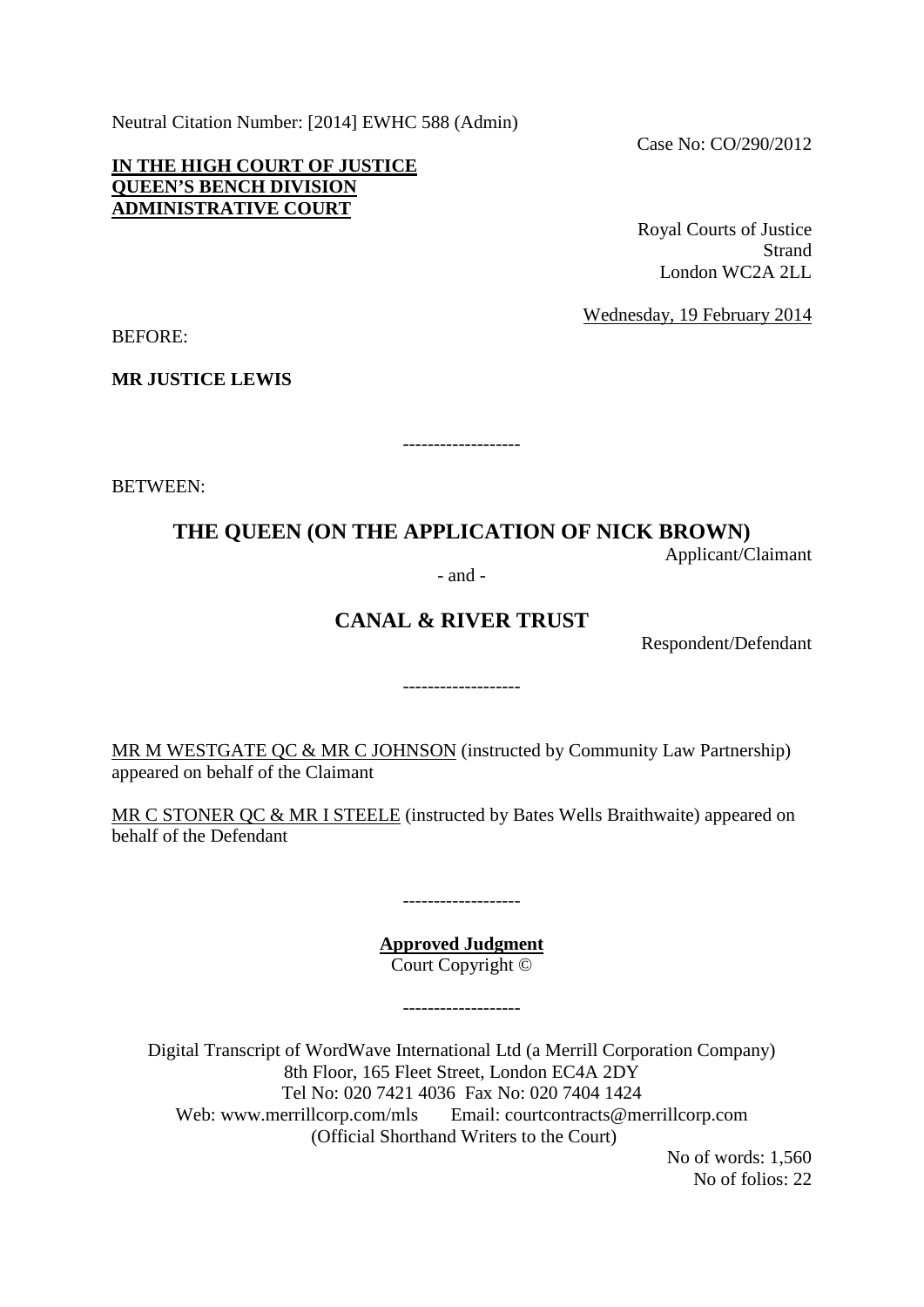- 1. MR JUSTICE LEWIS: There is before me, in effect, an application to discontinue a claim for judicial review and, if that application is granted, consequential applications for costs.
- 2. Very briefly, the position concerns a claim for judicial review brought by Nick Brown, who has sought to challenge guidance issued in 2011 by the successor body to the British Waterways Board. There was a very lengthy and quite complex claim form issued by Mr Brown, who was acting in person at that stage. Permission was refused on the papers by Eder J and costs for the acknowledgement of service in the sum of £15,000 were ordered. Unusually, Cox J gave a reserved judgment on the permission issue and she, too, dismissed the application.
- 3. Undaunted, Mr Brown continued his voyage to the Court of Appeal. There he ran aground in front of Pitchford LJ on the papers because Pitchford LJ refused him permission to appeal. However, he renewed his application. He appeared in person and he persuaded Jackson LJ that there was an issue on which permission should be granted, namely whether the 2011 guidance complied with section  $17(3)(c)(ii)$  of the British Waterways Act 1995. The matter was then prepared for a substantive judicial review hearing and that began this morning.
- 4. Shortly before the hearing, Mr Brown obtained legal aid and has been represented by Mr Westgate QC this morning. Mr Stoner QC, together with Mr Steele, appears on behalf of the Canal & River Trust.
- 5. During the course of argument, I raised with Mr Westgate what appeared to me to be a particular problem. Courts are constantly reminded of the undesirability of deciding issues in the absence of a proper factual context. It is often very difficult to take an abstract statement of principle in a guidance document and measure that against a statute and give a meaningful judgment. The way the common law works, largely, is to look at the facts of the particular case and in that context to give the necessary rulings on points of law and, if necessary, to consider guidance on whether the guidance is lawful. There are a number of cases such as Gillick [1986] A.C. 112 and also R(Burke) v The General Medical Council [2006] Q.B. 273 where the House of Lords and the Court of Appeal have warned against courts being too ready to consider questions in the abstract and have emphasised the importance of having a proper factual matrix in which to consider questions.
- 6. I was concerned that Mr Brown in his witness statement had told me very, very little about the factual circumstances in which his boat came to be in the area in which it is. I had very little by way of factual information about the journeys that Mr Brown had made in the boat or the purposes of those journeys. The boat is at present, I understand, undergoing maintenance or restoration. In light of that, whilst the issues raised may well be interesting and one can look at the guidance and measure the black letter words against the black letter words of the statute, it did seem to me that very little purpose would be served by this hearing as it would not ultimately resolve any concrete issues. Mr Westgate very sensibly took instructions over the lunch hour and in the light of that made an application to discontinue.
- 7. Mr Stoner for the Canal & River Trust opposed that application. He said his clients firstly were, as I fully accept, a responsible public body and would wish to have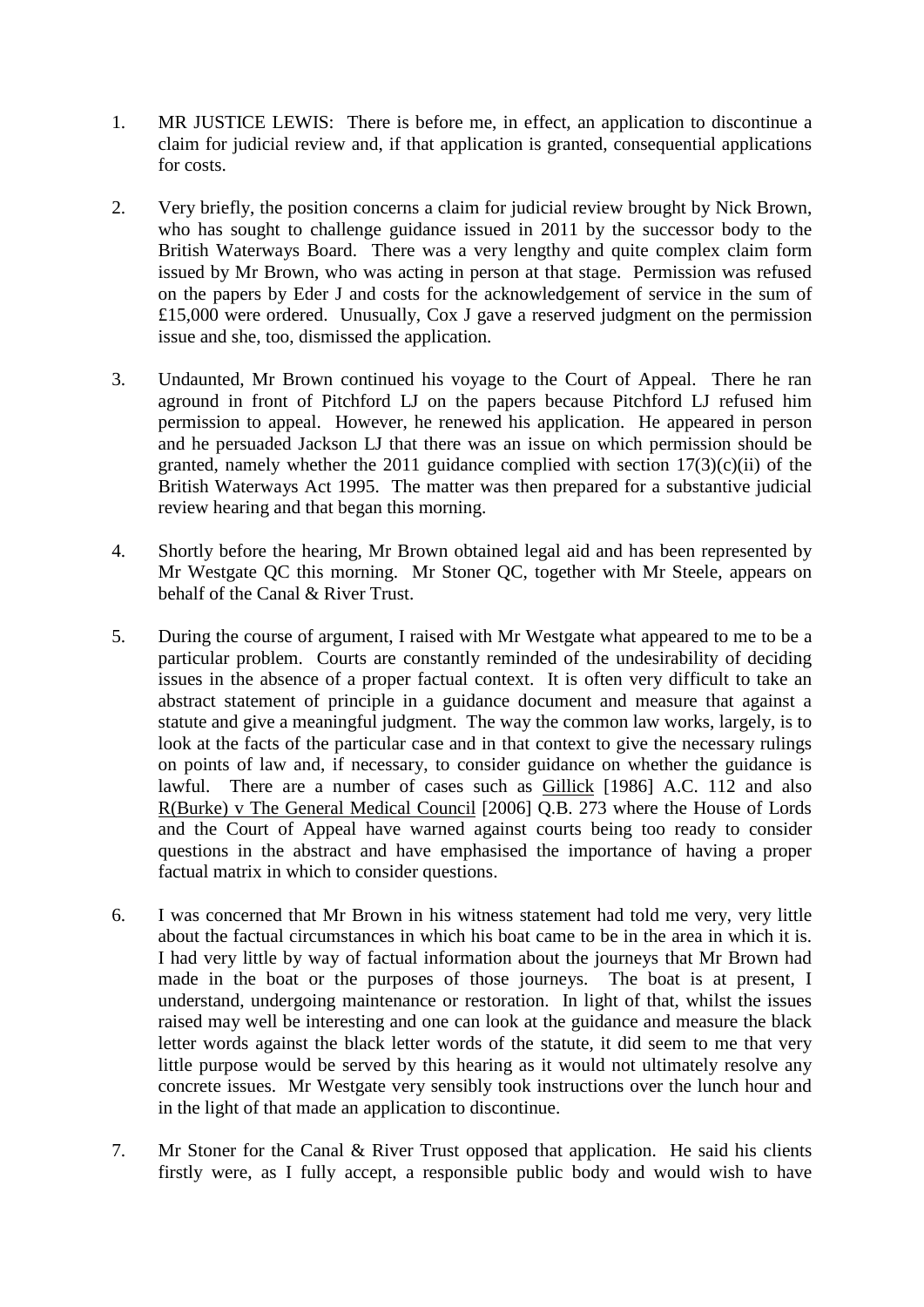meaningful, preferably authoritative, guidance from the court as to the meaning of the relevant statute because it, as a responsible public body, wishes to discharge its functions properly and lawfully. I commend it for that stance and I understand its position. There is also frustration at the amount of time and public money that would have been spent on these proceedings if they are aborted. Again, I have sympathy with that.

- 8. However, the fact of the matter is that in my judgment it is very unlikely that any guidance I could give would be of any value or would be meaningful in the absence of a factual context in which to assess the problem. So, in all those circumstances, I will grant permission to withdraw this claim.
- 9. The next question is costs. I will divide that into the following three parts. Firstly, there are the costs of the acknowledgement of service. As Mr Westgate said, that is dealt with in Civil Procedure Rule 44.13 and that provides that:

"(1) Where the court makes an order which does not mention costs ... (2) [and it grants] (b) an order granting permission to apply for judicial review ... [the order] will be deemed to include an order for applicant's costs in the case."

10. Where Jackson LJ granted permission, his order was silent on costs. Applying Civil Procedure Rule 44.13, it is therefore deemed to include an order for the applicant's costs in the case. That means that Mr Brown would have been able to proceed after the grant of permission in the belief that he was no longer going to face any prospect of costs for the acknowledgement of service. There is provision in Civil Procedure Rule 44.13(1)(b) whereby:

"Any party affected by a deemed order for costs ... may apply at any time to vary the order."

- 11. Mr Stoner has, in effect, made such an application before me today and has set out a number of reasons why he considers it appropriate to reopen the question of the costs of the acknowledgement of service.
- 12. Having heard all those submissions, in my judgment, there is insufficient reason to justify a departure from the normal position in Civil Procedure Rule 44.13. In my judgment, the consequence of the rule - odd though it is - means that Mr Brown would have assumed that he was protected in respect of the period prior to Jackson LJ's order. Therefore the position in relation to the costs of the acknowledgement of service is that that is covered by the deemed costs order. I am not going to vary that order and I am not going to order Mr Brown to pay the costs of the acknowledgement of service.
- 13. The next set of costs deals with the time between the grant of permission by Jackson LJ and 6 February 2014 when Mr Brown became the recipient of a legal aid certificate and was legally represented under the legal aid scheme. Civil Procedure Rule 38.6 provides that:

"Unless the court orders otherwise, a claimant who discontinues is liable for the costs which a defendant against whom the claimant discontinues incurred on or before the date on which notice of discontinuance was served ..."